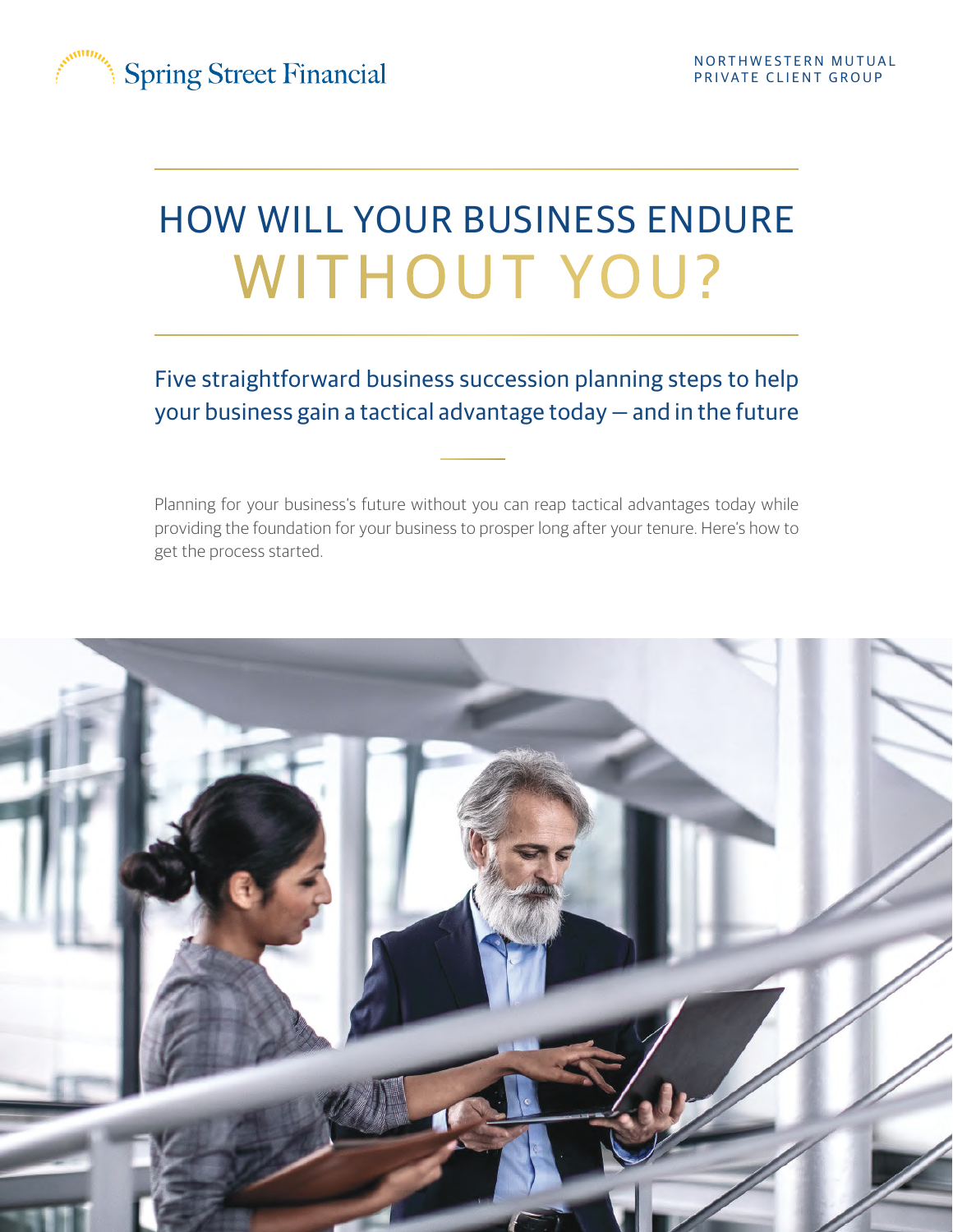## It's been said, "It's not personal; it's business."

But you know this idiom couldn't be further from the truth. As a business owner, you've sacrificed time with friends and family, taken some risks and had more than a few sleepless nights. You leaned on your instincts and know-how to push through those critical first few years to build something that, today, supports your family, your employees, customers, and your community. Business, to the contrary, is highly personal. Indeed, 84 percent of business owners said in a recent survey by Northwestern Mutual that they have a strong emotional attachment to their business.

That's why it may be difficult to ask yourself a critical question: "How will my business survive without me?"

It's not hypothetical. At some point, whether it's a few years or a few decades from today, there will come a day when you will leave your business. And while it's never easy to think about, it's possible something unexpected may happen to you or a key member of your staff. What would happen to your business in that situation? You're not alone if this question keeps you up at night: 65 percent of business owners are worried that, without them, their business may falter. Yet our research found that only 34 percent of business owners have taken steps to build a full succession plan. Now is the time to build your plan, and we can help.

of business owners have a fully formed 34%

ONLY

succession plan

## Why now?

A succession plan charts a future course for your business, but there are also tangible benefits you'll reap while you're still at the helm. For starters, you may sleep better at night. Identifying and nurturing key employees can be a powerful talent retention tool. What's more, customers and suppliers often prefer working with businesses that have a strong succession plan in place to ensure stability. And a full succession plan will protect your business if something unexpected should happen. In other words, holding off on planning for tomorrow could cost your business today.

We're here to help you take control and build your plan — it's easier and less time-consuming than you might expect. We'll take you through some of the findings from our survey to show you where other business owners are in this process and provide concrete steps you can take to build a succession plan with your advisory team. We want to help you exit your business on your terms while providing a firm foundation for the next generation.



ABOUT THE STUDY: Northwestern Mutual teamed up with Forbes Insights to survey 222 business owners with at least \$1 million in net worth to learn the condition of business succession planning and how business owners feel about their plans in 2021. The data in this paper is from the survey unless otherwise noted.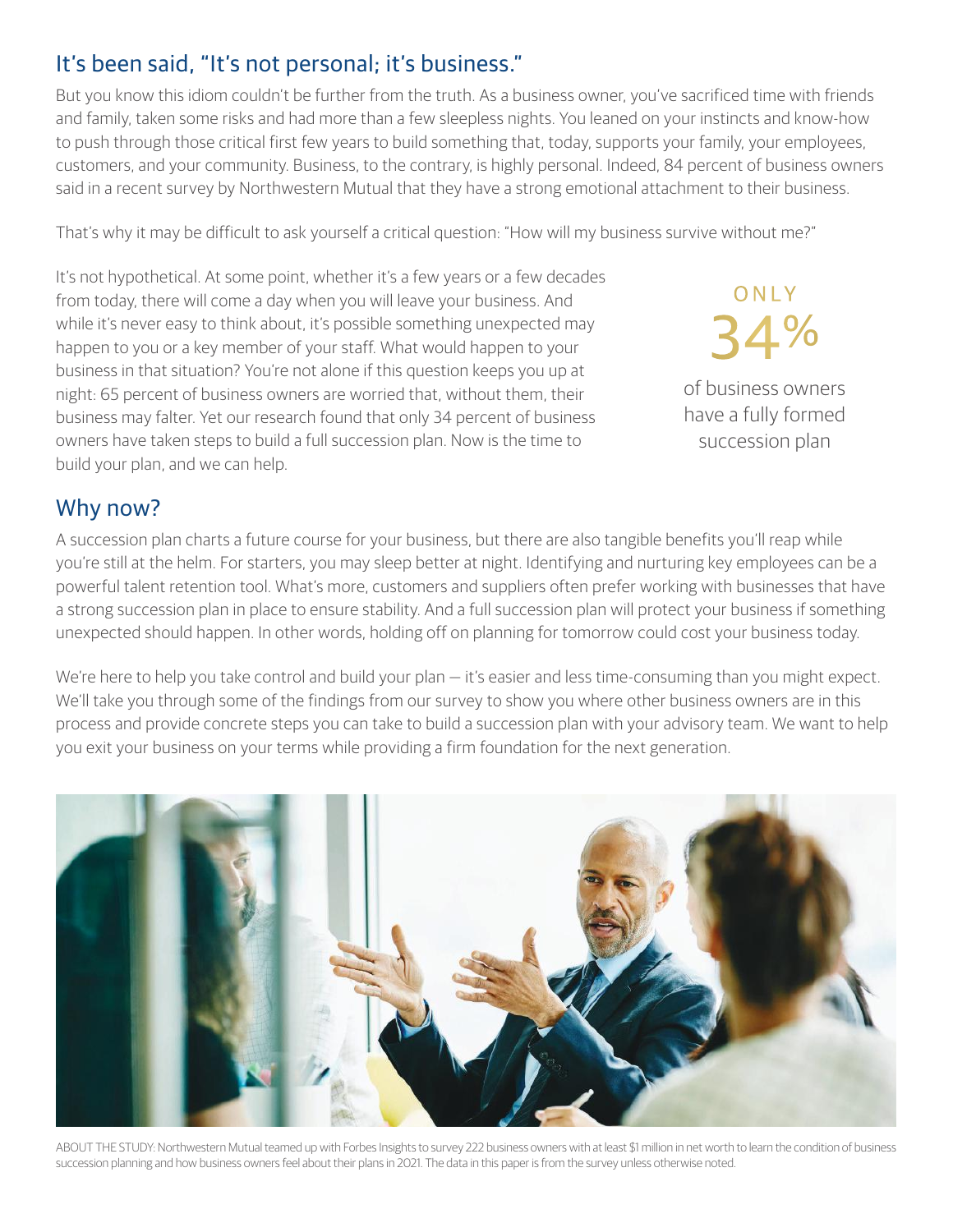## STEP 1: START WITH YOUR GOALS

A good business succession plan begins at the end. It's important to think through a few key questions, as the answers will help determine the best path forward. Building a succession plan isn't a one-size-fits-all strategy every business is a little different. Instead, view these questions as thought starters to get some ideas flowing. Your advisory team can be a big help here, as they'll be able to match their expertise with your unique aspirations for the business you built.

74% of business owners want to take steps to ensure their business lives on long after they're no longer running it

## When do you want to leave?

How much longer do you plan to be in control of the business? Are you planning to leave at a certain age or valuation or another milestone? Will you step down immediately, or are you planning for a more gradual transition from the business?

## What's next for you?

Are you interested in starting another business, or will it be time to enjoy the fruits of your labor and fully relinquish the duties and stress of leading an enterprise? Are you planning to retire? Or would you want to stay on as a part-time consultant after you sold your business interest? This is often the case when an owner sells the business; they stay on as a regular "employee" at reduced 1099 wages to help the new owner get up to speed.

## Who will take over the business?

Do you want a co-owner to buy you out? Do you want someone in your family to take over? Will you transfer ownership to a talented employee, or will you sell to a third party?

## What's your business worth?

Businesses have a range in value, and understanding that range in business value is critically important in selecting various buyout options when selling your business. When you're selling to third parties, it's important to get an accurate valuation of your business and get the best price the market allows. However, if you're gifting the business, you'll want to consider strategies to minimize its value for tax purposes. Your advisory team can help you strategically value your business based on your goals.

## How much do you need from the business?

How much money do you need from the business to reach your personal financial goals? How much of a financial burden are you comfortable passing on to your successor? An advisor will help you consider the tax implications of every option. Your advisor can also connect succession planning to your personal financial plan to ensure that you're meeting both your business and your personal goals.

These are just a few basic questions you'll want to address, but they should lead to a rich discussion with you and your advisory team as you work together to craft a succession plan that's tailored to you.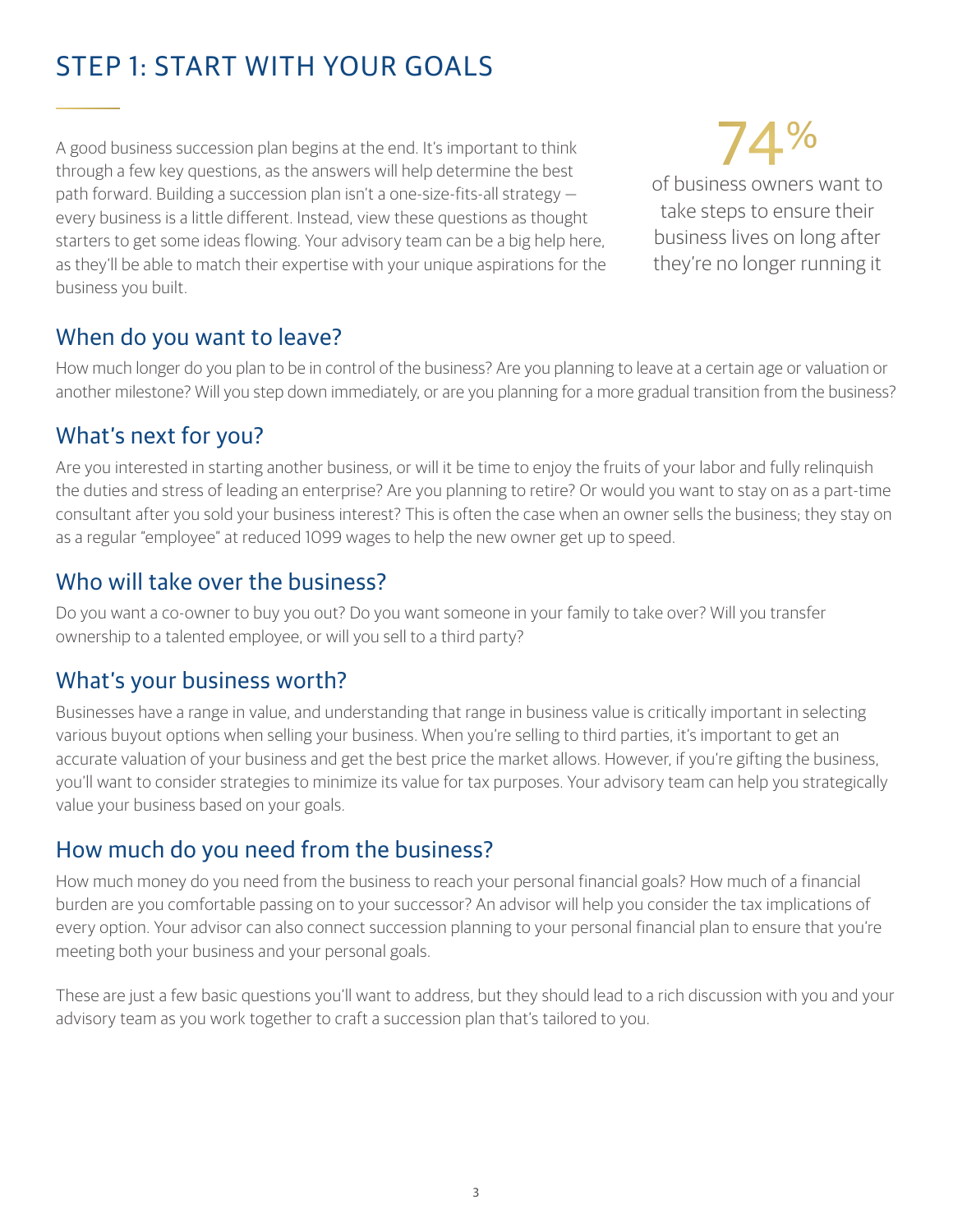## TOP 5 SUCCESSION PLANNING CHALLENGES CITED BY BUSINESS OWNERS

- 1 Setting a succession strategy grounded in data and performance metrics, not gut instinct
- 2 Finding candidates who understand the business and its customers
- Transferring critical knowledge to the next leader
- Finding successors with deep industry knowledge
- 5 Finding candidates with the right commitment, disposition, and energy to run the business

## STEP 2: BUILD YOUR PLAN

## Who?

Three of the top five succession plan challenges center on who takes the reins when you leave. The decision may be easy if you're planning to pass the business on to a member of your family. Our survey found 44 percent of business owners plan to do that. And of business owners who have a chosen successor, 65 percent say that person is a member of the family. There's no right decision here, but there are some strengths and weaknesses of every approach. Here are a few things to consider when answering the "who" question:

### FAMILY MEMBERS

- Keeps the business in the family
- Helps support family members
- Family members likely understand your vision
- You may stay involved on a limited basis

### PROS CONS

- Family members may not want to run the business
- Family members may not be capable of buying or running the business
- It may be difficult to divide the business among all family members
- Some family members may feel treatment is unequal

### CO-OWNERS

### PROS CONS

- Co-owners are committed to the business
- They understand the business
- Transfer to co-owners provides continuity with employees, vendors, and customers

- Limited market may reduce negotiating leverage and sales price
- Co-owners may lack liquidity for purchase

### EMPLOYEES

#### PROS CONS

- Key employees may be groomed on the job
- Incentives can align employee compensation with business goals
- 
- Limited market may reduce negotiating leverage and sales price
- Employees may not be ready to run the business
- Employees may leave the business before transition
- Employee succession may upset family dynamics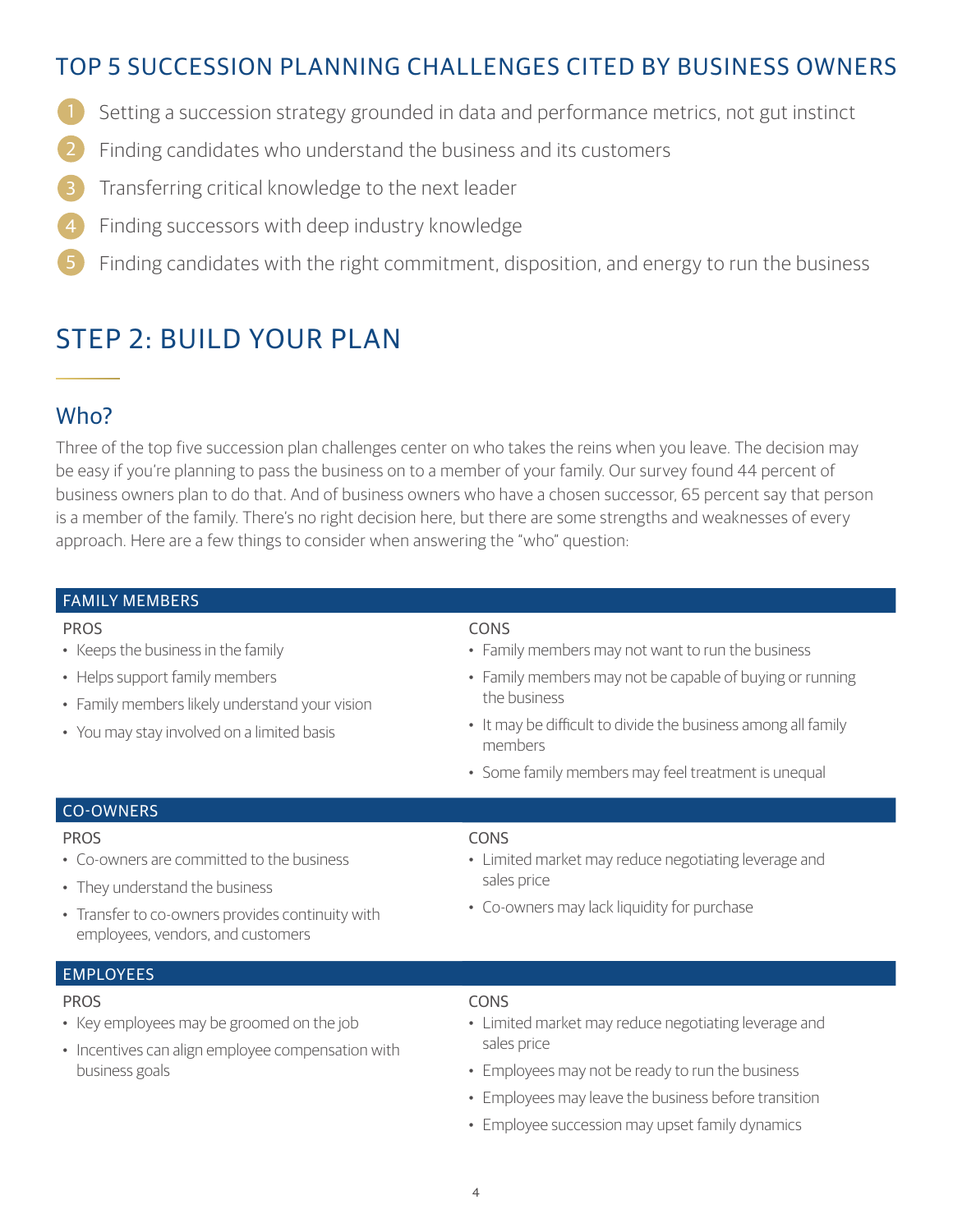### THIRD PARTIES

#### PROS CONS

- Possibly higher sale price from a third party
- Avoids difficult discussions regarding favored employees or family members

- Difficult to find a buyer in some industries
- Creates uncertainty for employees and customers
- Surrenders family succession

### NOBODY (LIQUIDATE)

- No need to choose successors
- No need to arrange for financing

### PROS CONS

- Elimination of family business
- Employees lose jobs
- Customers must go elsewhere
- Loss of intangibles, such as goodwill
- Generally results in lowest value for the business

### How?

Once you know whom you want to transition the business to, work with your business succession team to consider strategies that suit your desired level of engagement, etc. The following chart lists common strategies that could work in your situation:

### DEFERRED COMPENSATION

The business agrees to provide a future benefit to an employee. The benefit paid to the employee can be timed to coincide with the business sale and used by the employee as a down payment for the purchase price.

- Provides incentive to the employee to stay with the business
- Employee is taxed only when the benefit is paid
- Most owners surveyed by NM keep businesses in their families

### EMPLOYEE STOCK OWNERSHIP PLAN (ESOP)

An ESOP is a qualified retirement plan that invests primarily in company stock. The company may make contributions of stock or cash to the ESOP. Roughly 70 percent of business owners surveyed by Northwestern Mutual are considering this approach.

### PROS CONS

- Provides a buyer for stock when a shareholder wants to leave
- Contributions are tax deductible

### PROS CONS

• The business gets an income tax deduction only when the benefit is paid (in the future)

- ESOPs are complicated, expensive and require the help of experts
- As a qualified plan, it must be available to all employees
- Dilutes the remaining shareholders' ownership rights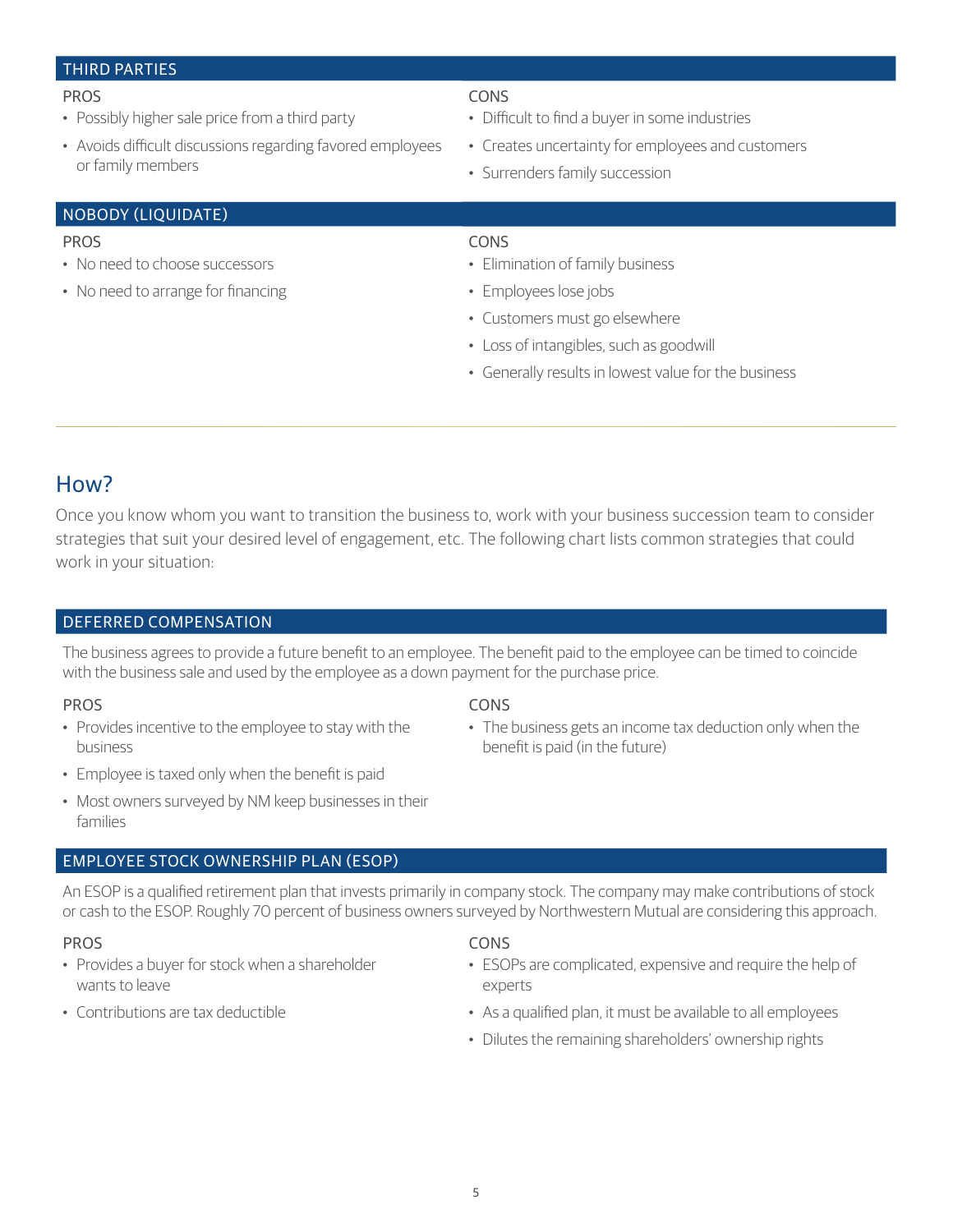#### GIFT

All or part of the business is transferred by gift, either all at once or over time. According to Northwestern Mutual's survey, 76 percent of business owners plan to gift their business as part of a succession plan. This strategy is commonly used when you plan to keep the business in the family. Discuss valuation strategies with your advisory team to minimize gift tax liability, as well as options to retain varying degrees of control if you are interested.

- No need for recipients to borrow money or make payments
- You transfer the business on your terms

#### PROS CONS

- Subject to gift taxes and may use a large portion of your lifetime gift exemption amount to cover the gift tax
- May cause family discord if gifts are not equal or partly go to non-family inside employees
- You receive no sales proceeds

#### INSTALLMENT NOTE

The buyer promises to make installment payments of principal and interest over time.

#### PROS CONS

- You recognize capital gain over time, spreading out the income tax impact
- - Risk that the buyer will not make future payments
	- Recourse may be limited if buyer defaults
- Buyer doesn't have to pay the entire purchase price upfront

### INSTALLMENT SALE TO GRANTOR TRUST

You sell all or part of the business to an irrevocable grantor trust in exchange for an installment note. This strategy typically works when you are transferring the business to family.

#### PROS CONS

- Seller recognizes no gain on the sale to the grantor trust
- Any business income and appreciation after the sale that exceeds the interest paid on the note is outside the owner's estate
- After the installment note is paid (and no gift tax was paid), More complexity and administration to set up and operate and all the value and future growth of the transferred business interest is outside the seller/grantor's estate

- Requires initial gift to fund the trust
- The outstanding installment note balance, if any, at the seller/grantor's death remains in the seller's estate subject to estate tax
- 

### SUPPLEMENTAL EXECUTIVE RETIREMENT PLAN (SERP) COMBO

In addition to receiving proceeds from the business sale, you may also receive payments directly from the business through a supplemental executive retirement plan. The amount of these payments and period over which they will be paid, as well as the frequency of payments, can vary.

- Seller receives a desired amount through a combination of sale proceeds and SERP payments
- Reduces overall taxes for both seller and buyer, and gives the buyer a tax deduction on the SERP payments, which offsets buyer's income tax on net taxable income used to make the SERP payments
- May lower the value of the business to facilitate a smoother succession plan
- Allows the buyer to spread payments, via the SERP, over many years as their business has earnings over multiple years

### PROS CONS

- SERP payments are subject to ordinary income tax rates (not capital gains rates) for the seller
- Company needs adequate time to establish a SERP plan to build funds to later make SERP payments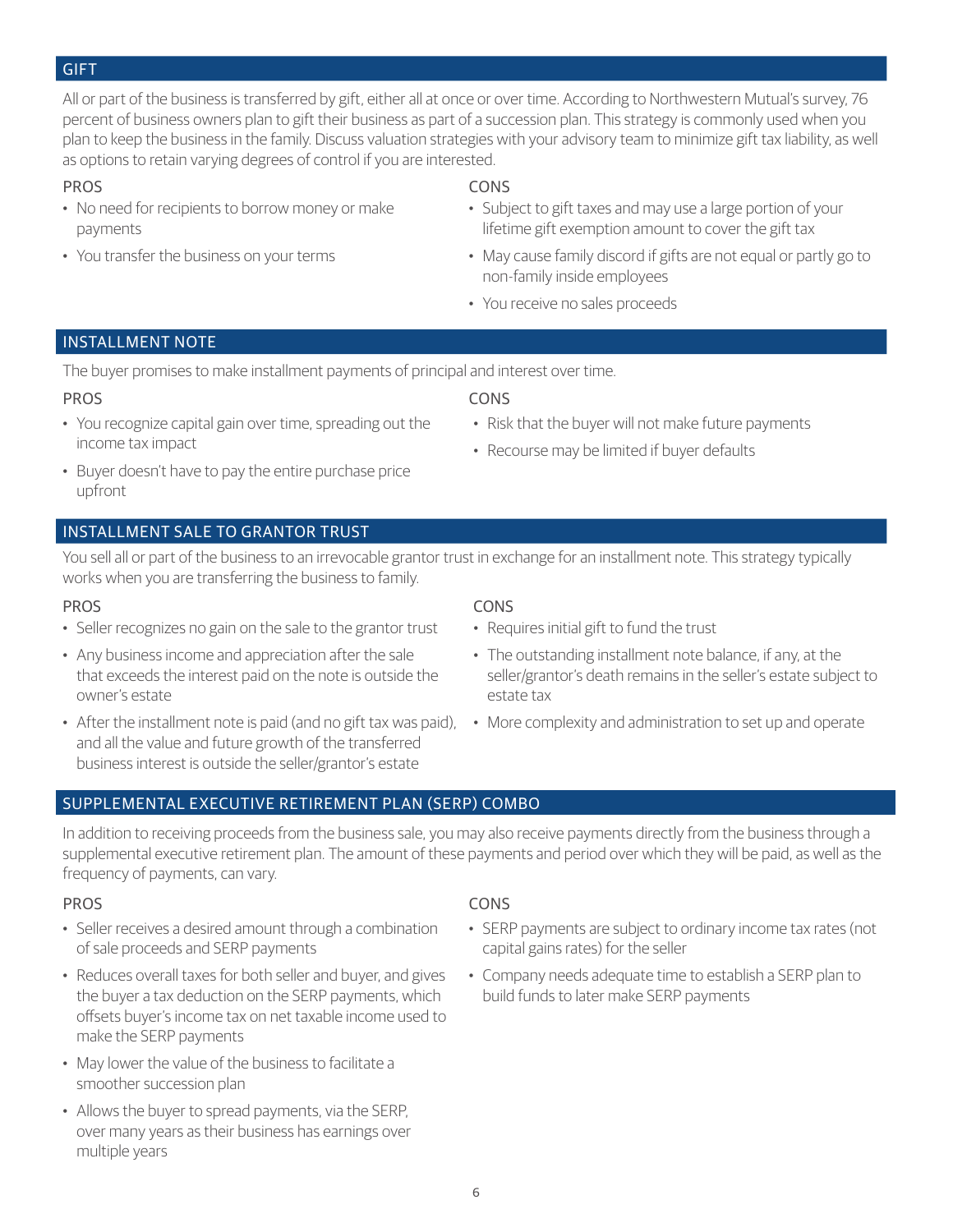#### SINKING FUND

The prospective buyer systematically accumulates funds to purchase the business in the future.

#### PROS CONS

- The buyer can accumulate all or part of purchase price over time
- Accumulation vehicle may offer tax-deferred growth

- May not be sufficient time or resources to accumulate adequate cash
- Typically involves an installment note for the remaining buyout value

### THIRD-PARTY FINANCING

The buyer obtains third-party financing, such as a bank loan, for all or part of the purchase price.

#### PROS CONS

- You receive all or most of the purchase price at once
- You bear no risk that the buyer will default on future installment payments

- May be hard for the buyer to obtain favorable financing
- Buyer pays income tax on earnings used to make the installment payments to the lender
- Installment or loan payments to lender are not deductible

## STEP 3: MANAGE YOUR RISK

Life is unpredictable, and everything can change on a dime (as the pandemic showed us). A strong succession plan accounts for risks that could derail the plan — both known and unknown. Here are a few common succession planning risks that you can account for:

## What if a key employee leaves and joins a competitor?



If your succession plan depends on a single key employee, you can hedge this risk by giving them ample reasons to stay. Some key incentives include deferred compensation, a bonus plan, a DI wage continuation plan, long-term care plan, or other benefits.

## What if a key employee becomes disabled or dies?

Key person disability insurance and life insurance can provide cash to cover expenses or lost revenue resulting from the death or disability of a key employee. In addition, you could use the money to recruit a replacement to help keep your business and your succession plan on track.

## What if you or a co-owner becomes disabled or dies?

In such an event, buy-sell agreements funded with a vehicle such as life or disability insurance can spell out what will happen with your business. The insurance can provide the funding necessary to carry out your wishes.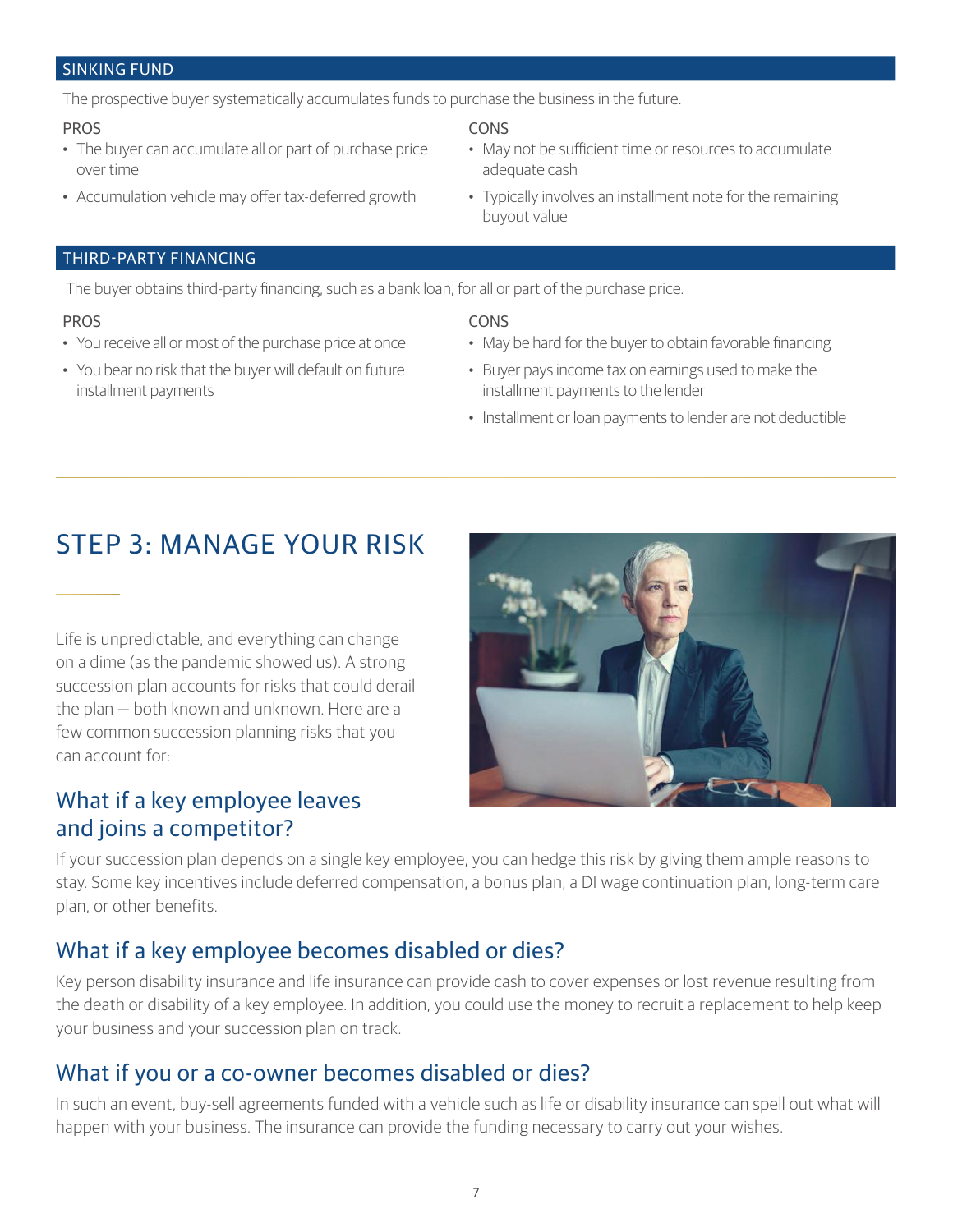## STEP 4: VALUE YOUR BUSINESS

Most business owners are confident that the sale of the business will generate sufficient income for their retirement and associated plans; however, it's important to quantify exactly what you need to identify any gaps and how to address them. Knowing what your business is worth is key to any business succession plan. Northwestern Mutual advisors have access to proprietary technology that uses proprietary, patented algorithms and that can help you and your advisory team take the guesswork out of business valuation.

Depending on whether you have chosen to maximize or minimize the buyout value and what strategy will best meet your goals, when it comes time to implement your plan, it's likely you will need a more formal valuation. A variety of methods can determine the value of your business. In addition to software-driven tools, some common valuation methods include the following:

- Book value is based on assets minus liabilities. This method is useful for asset-based businesses.
- Multiple of earnings estimates value based on a multiple of net earnings. This method is commonly used by businesses to begin the planning process.
- As your transition nears, a valuation expert can provide a formal business appraisal based on a variety of factors, including business operations, the economic outlook, and sales of similar businesses.

Again, it all comes back to your advisory team, as they will work closely with you to ensure the documentation, valuation, and funding are coordinated with your goals.

# O N L Y 57%

of business owners surveyed are very confident they've been relying on data rather than their gut in their succession planning process



Are you counting on using the cash from the sale of your business to fund your retirement or begin a new business? Whether received in a lump sum or over time, the cash produced from your business should be integrated into a comprehensive plan that accomplishes your personal, retirement, and estate planning goals.

Your financial advisor can coordinate your team of advisors to design strategies that will meet your current needs as well as your retirement and estate planning wishes.